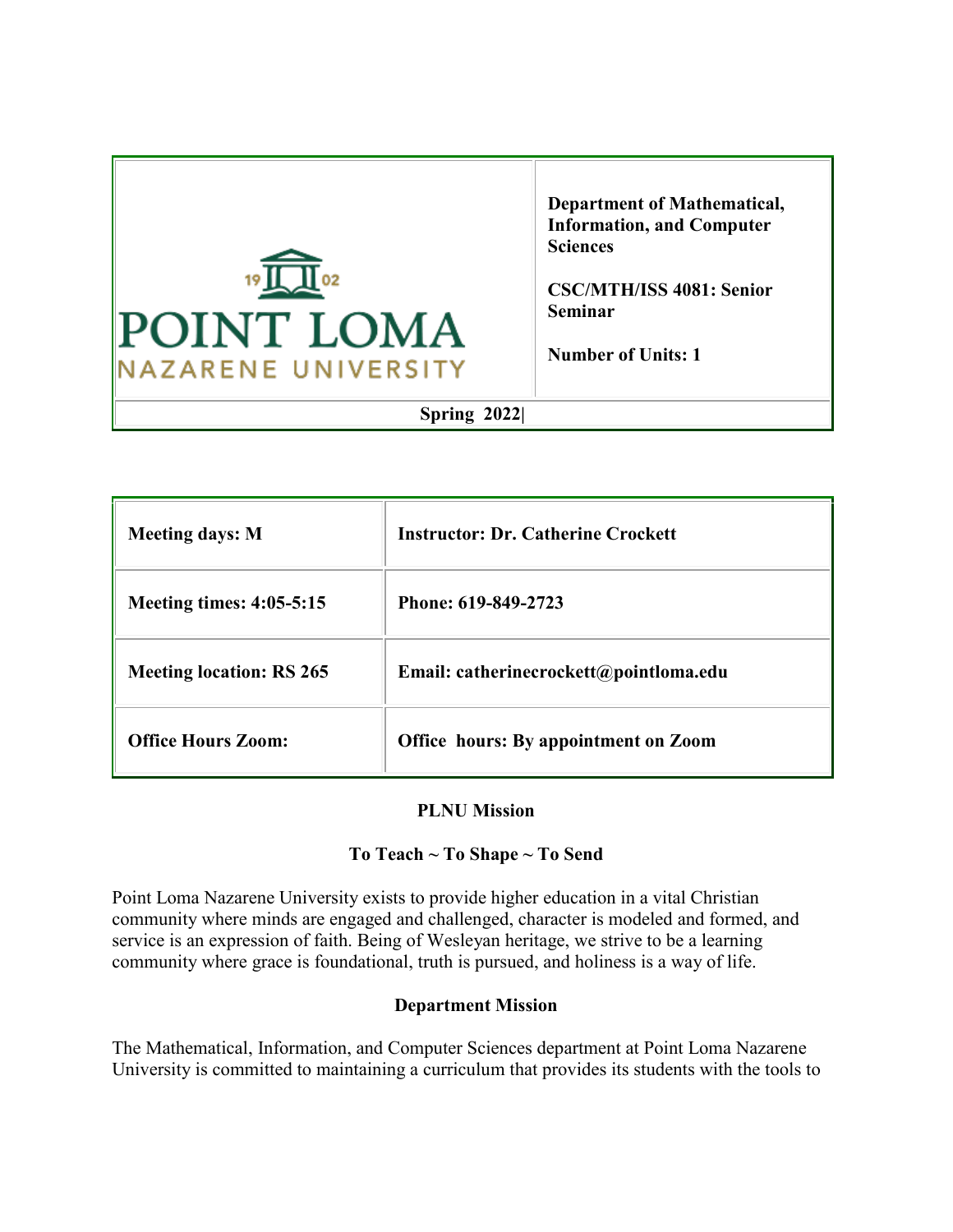be productive, the passion to continue learning, and Christian perspectives to provide a basis for making sound value judgments.

## **HEALTH AND SAFETY UPDATE**

It is expected that all students will abide by the health and safety standards set by the university. Here is a link to the most current [Health and Safety Guidelines.](https://www.pointloma.edu/coronavirus-covid-19-information)

## **COURSE DESCRIPTION**

This one-unit capstone course is a seminar in which students give lectures on topics of general interest in computer science, information systems and mathematics. Issues related to vocation are discussed.

Prerequisites: Senior standing or Junior standing if a December graduate.

# **COURSE LEARNING OUTCOMES**

This class is a capstone course for our majors. The learning outcomes are:

- Students will be able to apply their technical knowledge to solve problems.
- Students will be able to speak about their work with precision, clarity and organization.
- Students will be able to write about their work with precision, clarity and organization.

• Students will be able to identify, locate, evaluate, and effectively and responsibly use and cite information for the task at hand.

• Students will be able to gather relevant information, examine information and form a conclusion based on that information.

• Students will be able to understand and create arguments supported by quantitative evidence, and they can clearly communicate those arguments in a variety of formats.

# **REQUIRED TEXTS AND RECOMMENDED STUDY RESOURCES**

There are no text books for this class. There will be readings uploaded in Canvas as well as reading for the specific topic that you will be using for your final report.

## **COURSE CREDIT HOUR INFORMATION**

In the interest of providing sufficient time to accomplish the stated Course Learning Outcomes, this class meets the PLNU credit hour policy for a 1 unit class delivered over 15 weeks. It is anticipated that students will spend a minimum of 37.5 participation hours per credit hour on their coursework. For this course, students will spend an estimated 37.5 total hours meeting the course learning outcomes. The time estimations are provided in the Canvas modules.

## **ASSESSMENT AND GRADING**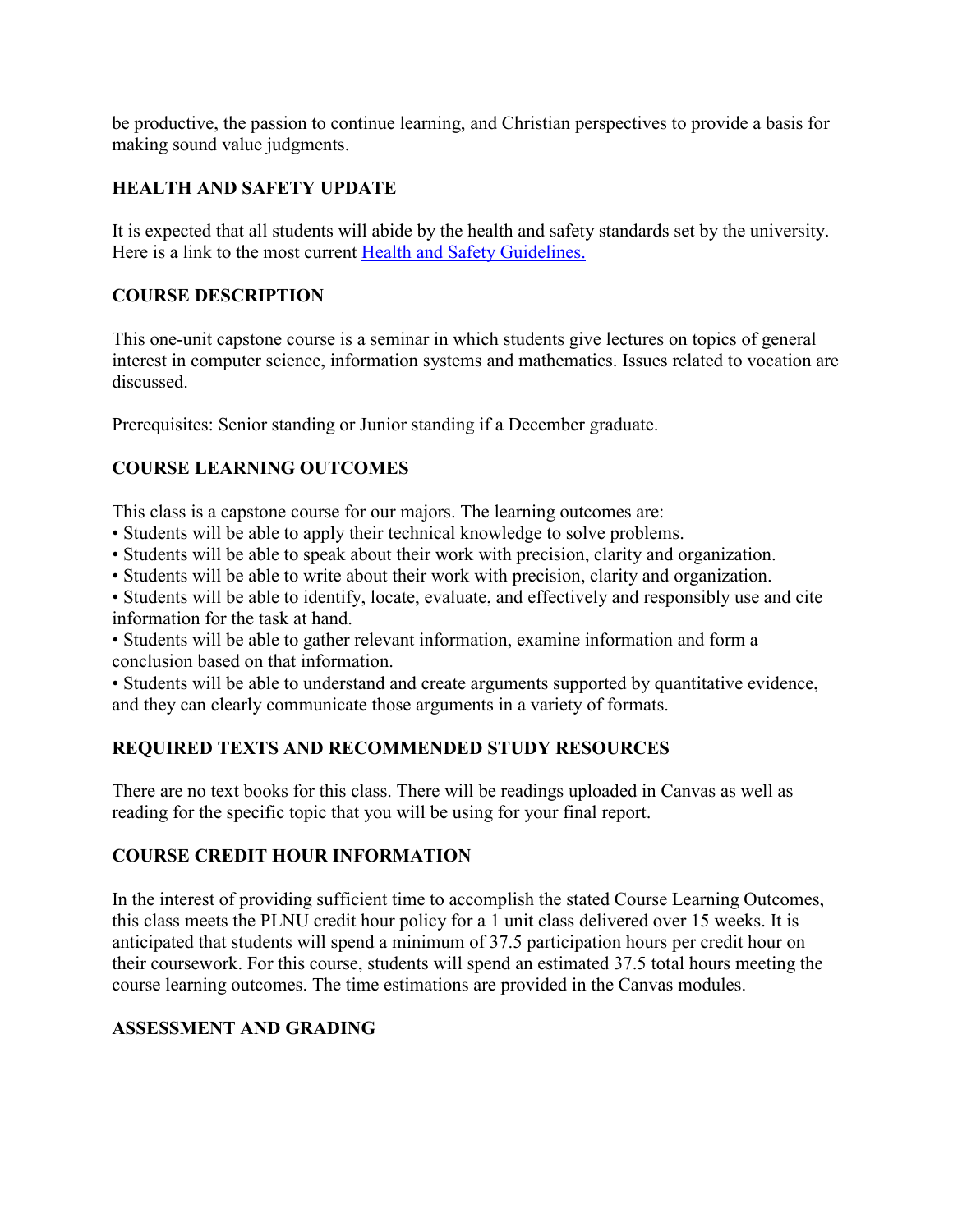This class is graded pass/fail as determined by requirements described in this syllabus and on the class schedule. You will have a number of intermediate assignments that you must complete and turn in via Canvas. **Note that there are four ways to fail:**

- 1. **Lack of participation** (3 strikes and you can fail: you can get a strike for missing class, failing to turn in a vocation or mock interview reflection on time (or several sub-par reflections), missing the syllabus quiz, or consistently not being mentally present during class - being distracted by texting, emailing, social media).
- 2. Missing the **mock interview**
- 3. Missing the **GE exam**
- 4. Getting a poor grade on **Oral or Written presentation**. (This obviously includes not actually completing the Oral or Written presentations)

Regarding the Oral and Written presentations, you will not get credit for an item unless it appears to your advisor that the expected amount of time, as defined below, has been spent on each item.

| In depth reading/outline prep | $ 10 \text{ hours} $ |
|-------------------------------|----------------------|
| First paper draft             | 5 hours              |
| PowerPoint draft              | 4 hours              |
| <b>PPT/Paper revisions</b>    | 6 hours              |

**For each day that an assignment related to these presentations is late, one page will be added to the length of the written report.** For example, if the paper outline is 2 days late, and the PowerPoint draft is 1 day late, you will have to write 3 extra pages.

The rubrics use a 1-4 grading scale with 4 being a high score. You will not pass if you receive an average of less than 2.5 on either your written report or your oral report. You can see the rubrics in the module for week 1.

Note that you get a number grade for each assignment. These grades are just so I can keep track of what was turned in, and the quality of the work turned in. They are only indirectly related to the final grade.

**Point Loma Nazarene University Spring 2022 General Education Exam:** As per the assessment requirements of the school, a GE exam will be administered in an effort to determine how well our GE classes have met PLNUs objectives. The date is April 19. Class will be from 4:00-5:30 on that day.

If you do not take the exam, this is grounds for failing the class. Late exams may be taken only by prior arrangement or with a documented emergency. I must participate in the decision for you to miss the exam; this means that you need to contact me before missing the exam.

**Writing About Vocation:** You will be given a weekly reading assignment from one of the two texts on vocation. Along with that reading you will be given a list of questions for reflection. Your responses to those comments are due at 11:59 p.m. on the Friday night before the next class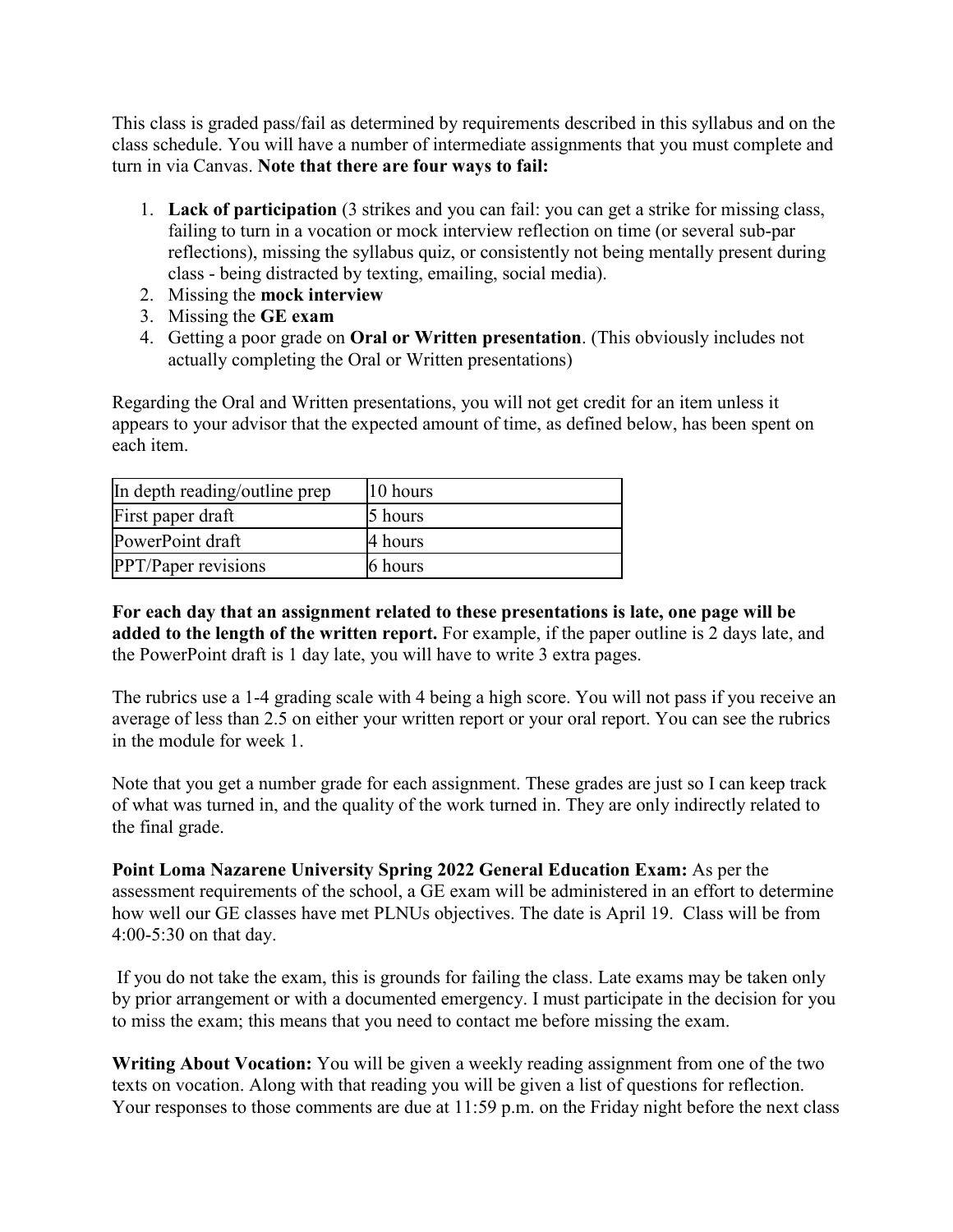(see schedule for the readings). Inadequate participation in written assignments could lead to a failing grade.

**Mock Interviews:** Everyone in the class will be expected to schedule a mock interview and resume review through the Office of Strengths and Vocation (OSV). Details will be handed out in class.

**Senior Seminar Written and Oral Report:** Near the start of the semester you will work with a faculty member in your major to select a topic for giving a written (min 9 pages including abstract, bibliography, and table of contents) and an oral (10 minutes + 3 minutes for questions) report. This should be done using technology and terminology standard to your discipline. The reports will be scored by faculty using rubrics (which are included in the module for week 1). Your topic must include things that you have learned outside of regular coursework. You may report on your honors thesis, your service learning project, your internship, or a topic from your discipline that you want to learn more about. If the report is based on work done with a group, you must do your own unique presentation and report. The material must not overlap substantially with material presented by others in the class. It may be necessary to do additional work or to concentrate on different aspects of your project. Be sure to discuss this with your advisor before working on your report or presentation.

**Written Report Instructions:** You will be writing a paper of at least 9 pages in length (including abstract, bibliography, and table of contents). Please be sure to pay attention to all of the critical elements of a well written paper:

- Clear structure that includes and abstract, table of contents, clear sections, a summary/conclusion and a bibliography)
- A clear statement at the beginning of the paper about the main topic covered by the paper
- Carefully crafted language
- Good transitions between sections
- Appropriate grammar and spelling

• Do not use the first person in writing the paper, good scientific writing is always in the third person. Your paper should not read like a summer travel log.

• Careful use of references to support your points. Ideas should be attributed and references should be quoted or cited in the body of the paper as appropriate and there should be a link between the citation and the bibliography (pick one style and stick with it - MLA or APA is fine).

• You should not just report the ideas of others but should synthesize them to draw your own conclusions.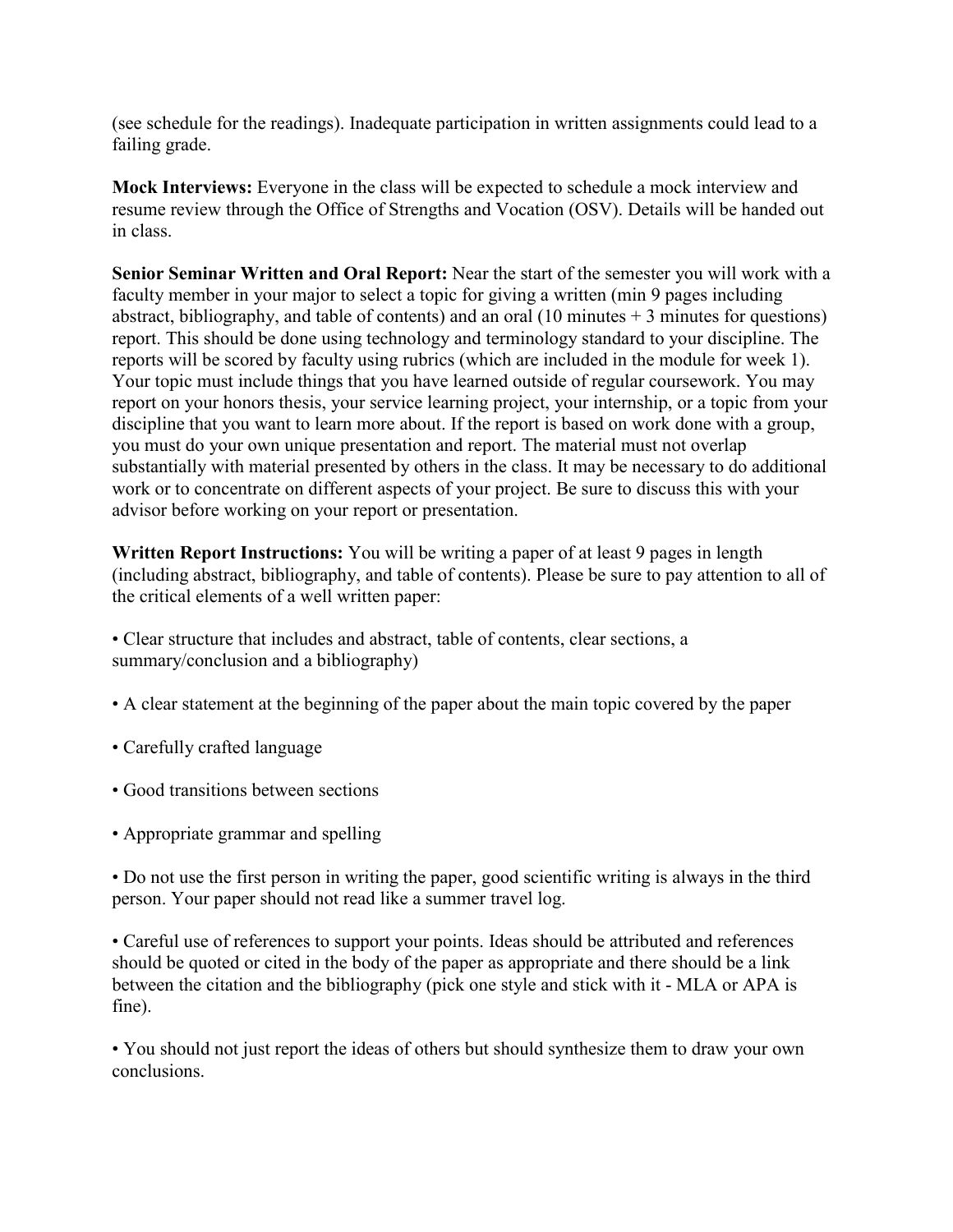#### **It goes without saying that the content should be true and substantive.**

Before you turn in your paper, look at the Written Report rubrics and verify that you have covered all topics. Note that your paper will be discussed in class with your advisor. You should make adjustments to your paper based on that input. What to turn in: Your final paper and your self-assessment of your own work using the Written Report Rubrics should be turned in via Canvas.

**Oral Presentation Instructions:** You will give a 13 minute presentation on your topic in class (10 minutes of presentation and 3 minutes for questions). Here are some important things to keep in mind:

• You should focus on extracting the most relevant information from your paper for the presentation.

• 15 minutes is a much shorter period of time than you imagine, practice repeatedly and time yourself.

• Project your slides in a classroom and stand at the back of the room. Can you see all important graphics and figures? If not, make the text larger.

• Find ways to engage the class. Have them do an activity, answer a question, make a guess about and example, etc.

• You should not read your slides during the presentation. You should be familiar with the material and the order of the slides so that you can make eye contact with the class. Practice, practice, practice.

• While you are practicing, have someone record you using a phone or camera. When you look at yourself talking you will gain some insights about good and bad habits and can prepare your final talk accordingly.

• Empty your pockets.... One of the most annoying tics that people display when giving a talk is rattling keys, change, etc. in their pockets. Remove the temptation.

Be sure to take a look at the Oral Presentation Rubric before you give your presentation. The rubric will guide you in making sure that your slides are well prepared and that you are ready to talk to a group.

What to turn in: A final copy of your PowerPoint slides via Canvas.

## **Final Exam: Monday June 7 4:30-7:00 pm**

The final exam date and time is set by the university at the beginning of the semester and may not be changed by the instructor. This schedule can be found on the university website and in the course calendar. Point Loma Nazarene University Spring 2021. No requests for early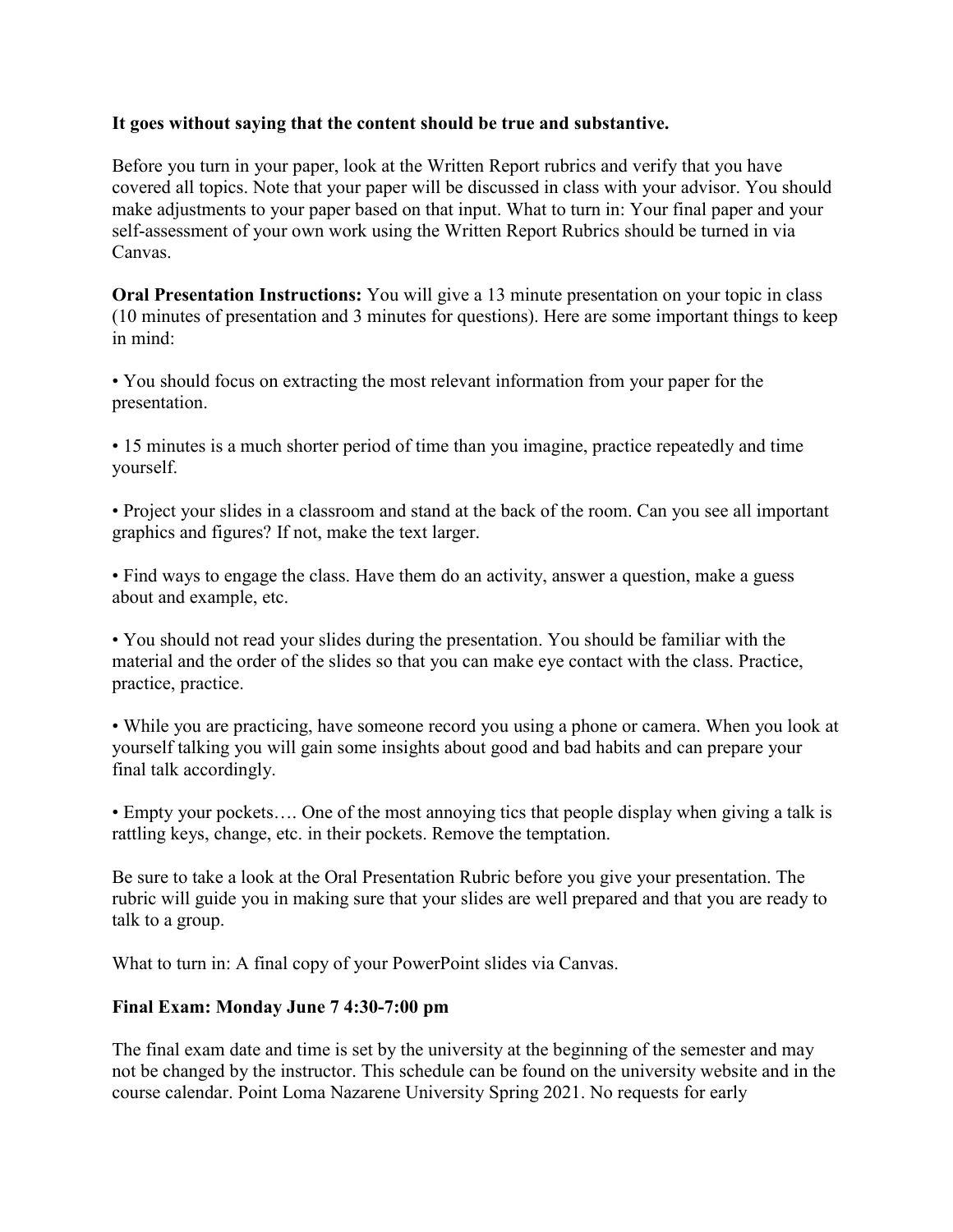examinations will be approved. Only in the case that a student is required to take three exams during the same day of finals week, is an instructor authorized to consider changing the exam date and time for that particular student. We will meet at the final exam time for a "summative experience."

# **INCOMPLETES AND LATE ASSIGNMENTS**

The policy for incomplete and late assignments is detailed earlier in this document. In summary, vocation readings that are late or missed count as a strike. Three strikes will likely result in a failure of the class. A missing presentation will also result in failure of the class, as will missing the GE exam or a mock interview. Late assignments related to the oral and written presentations will result in extra pages for the written paper.

Additionally, a missed oral presentation can be re-scheduled once at a cost of 3 written pages. The written paper with any required additional pages will not be accepted after 5/14 (one week late).

# **STATE AUTHORIZATION**

State authorization is a formal determination by a state that Point Loma Nazarene University is approved to conduct activities regulated by that state. In certain states outside California, Point Loma Nazarene University is not authorized to enroll online (distance education) students. If a student moves to another state after admission to the program and/or enrollment in an online course, continuation within the program and/or course will depend on whether Point Loma Nazarene University is authorized to offer distance education courses in that state. It is the student's responsibility to notify the institution of any change in his or her physical location. Refer to the map on [State Authorization](https://www.pointloma.edu/offices/office-institutional-effectiveness-research/disclosures) to view which states allow online (distance education) outside of California.

## **PLNU COPYRIGHT POLICY**

Point Loma Nazarene University, as a non-profit educational institution, is entitled by law to use materials protected by the US Copyright Act for classroom education. Any use of those materials outside the class may violate the law.

## **PLNU ACADEMIC HONESTY POLICY**

Students should demonstrate academic honesty by doing original work and by giving appropriate credit to the ideas of others. Academic dishonesty is the act of presenting information, ideas, and/or concepts as one's own when in reality they are the results of another person's creativity and effort. A faculty member who believes a situation involving academic dishonesty has been detected may assign a failing grade for that assignment or examination, or, depending on the seriousness of the offense, for the course. Faculty should follow and students may appeal using the procedure in the university Catalog. See [Academic Policies](http://catalog.pointloma.edu/content.php?catoid=18&navoid=1278) for definitions of kinds of academic dishonesty and for further policy information.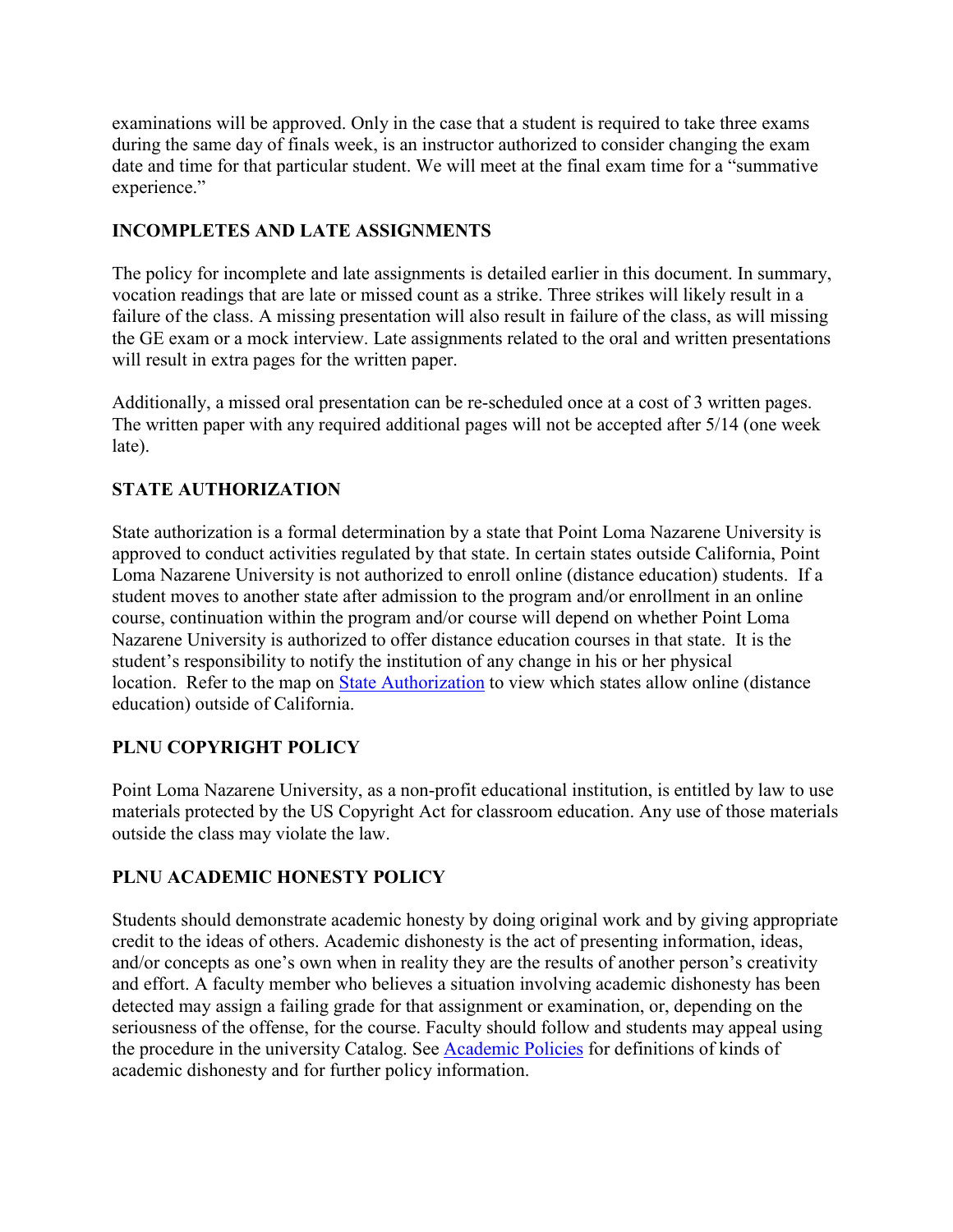# **PLNU ACADEMIC ACCOMMODATIONS POLICY**

PLNU is committed to providing equal opportunity for participation in all its programs, services, and activities. Students with disabilities may request course-related accommodations by contacting the Educational Access Center (EAC), located in the Bond Academic Center (EAC@pointloma.edu [\(Links to an external site.\)](https://mail.google.com/mail/?view=cm&fs=1&tf=1&to=EAC@pointloma.edu) or 619-849-2486). Once a student's eligibility for an accommodation has been determined, the EAC will issue an academic accommodation plan ("AP") to all faculty who teach courses in which the student is enrolled each semester.

PLNU highly recommends that students speak with their professors during the first two weeks of each semester/term about the implementation of their AP in that particular course and/or if they do not wish to utilize some or all of the elements of their AP in that course.

Students who need accommodations for a disability should contact the EAC as early as possible (i.e., ideally before the beginning of the semester) to assure appropriate accommodations can be provided. It is the student's responsibility to make the first contact with the EAC.

# **PLNU ATTENDANCE AND PARTICIPATION POLICY**

For remote students:

Students taking online courses are expected to attend each week of the course. Attendance is defined as participating in an academic activity within the online classroom which includes posting in a graded activity in the course. (Note: Logging into the course does not qualify as participation and will not be counted as meeting the attendance requirement.)

Students who do not attend at least once in any 3 consecutive days will be issued an attendance warning. Students who do not attend at least once in any 7 consecutive days will be dropped from the course retroactive to the last date of recorded attendance.

When we can go face-to-face:

Attendance is expected at each class session. In the event of an absence you are responsible for the material covered in class and the assignments given that day.

Regular and punctual attendance at all classes is considered essential to optimum academic achievement. If the student is absent from more than 10 percent of class meetings, the faculty member can file a written report which may result in de-enrollment. If the absences exceed 20 percent, the student may be de-enrolled without notice until the university drop date or, after that date, receive the appropriate grade for their work and participation. See [Academic Policies](http://catalog.pointloma.edu/content.php?catoid=18&navoid=1278) for further information about class attendance.

**Class Enrollment:** It is the student's responsibility to maintain his/her class schedule. Should the need arise to drop this course (personal emergencies, poor performance, etc.), the student has the responsibility to follow through (provided the drop date meets the stated calendar deadline established by the university), not the Point Loma Nazarene University Spring 2021 instructor.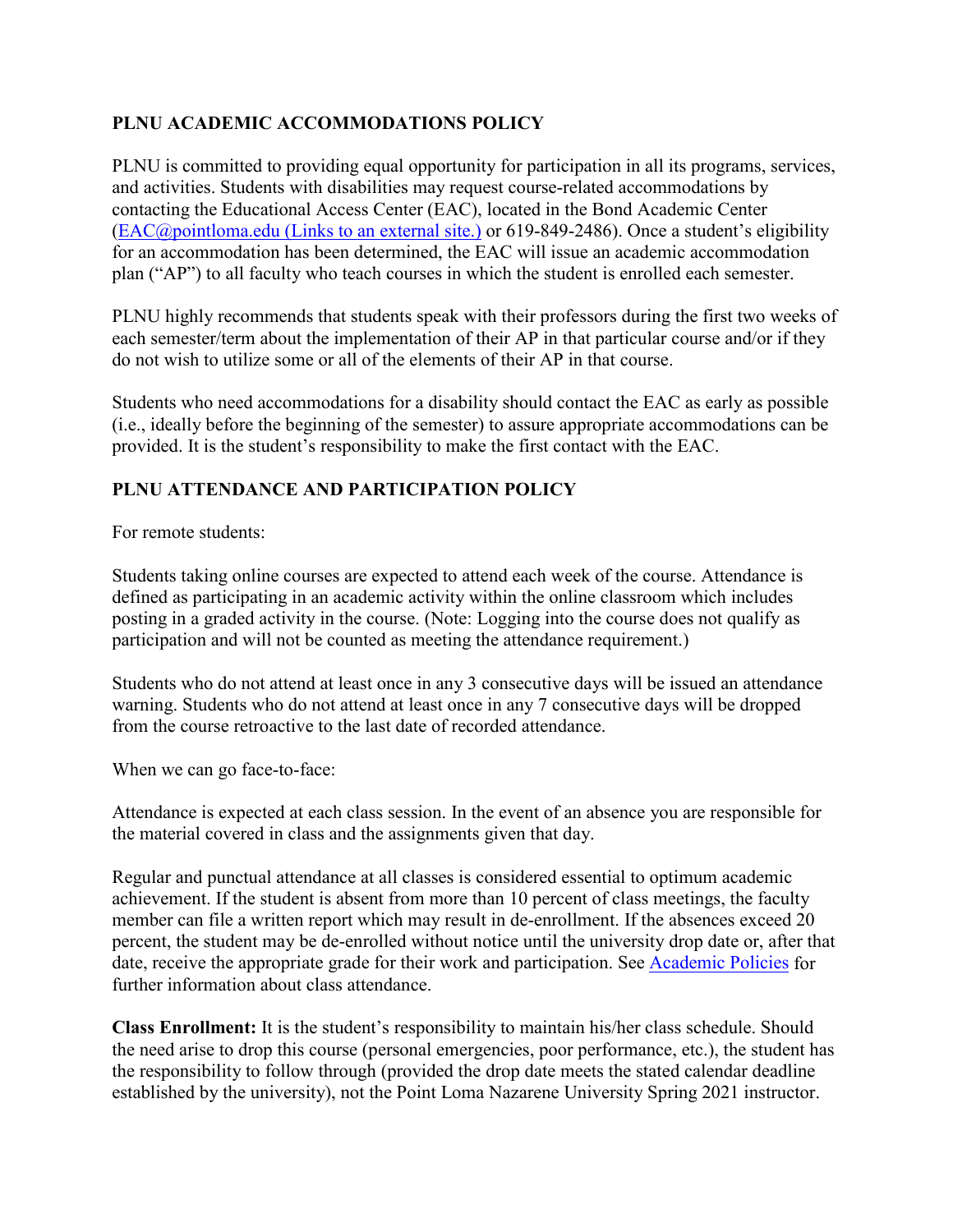Simply ceasing to attend this course or failing to follow through to arrange for a change of registration (drop/add) may easily result in a grade of F on the official transcript

# **SPIRITUAL CARE**

Please be aware PLNU strives to be a place where you grow as whole persons. To this end, we provide resources for our students to encounter God and grow in their Christian faith. If students have questions, a desire to meet with the chaplain or have prayer requests you can contact the [Office of Spiritual Development](https://www.pointloma.edu/offices/spiritual-development)

# **USE OF TECHNOLOGY**

Since most courses will have online components, in order to be successful in the online environment, you'll need to meet the minimum technology and system requirements; please refer to the *[Technology and System Requirements](https://help.pointloma.edu/TDClient/1808/Portal/KB/ArticleDet?ID=108349)* information. Additionally, students are required to have headphone speakers compatible with their computer available to use. If a student is in need of technological resources please contact [student-tech-request@pointloma.edu.](mailto:student-tech-request@pointloma.edu)

Problems with technology do not relieve you of the responsibility of participating, turning in your assignments, or completing your class work.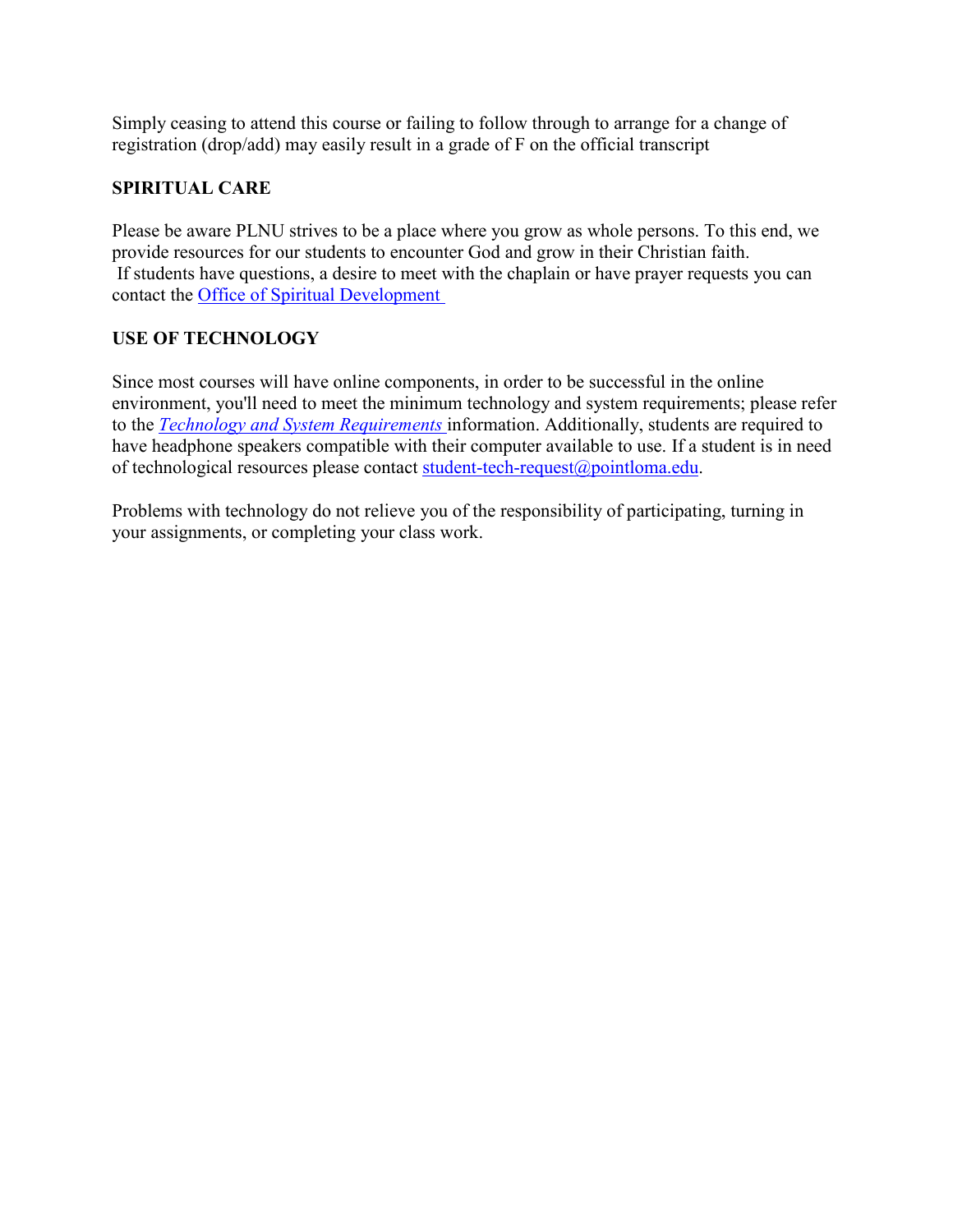Course: Senior Seminar- Spring 2022

| Week           | Synchronous                                     | Assignment - due Friday                                |
|----------------|-------------------------------------------------|--------------------------------------------------------|
| $\mathbf{1}$   | 1/11 (Meet on Tuesday)                          | Syllabus quiz                                          |
|                | Orientation                                     | Report topic and advisor suggestions                   |
|                | Student introductions                           | Reflection on first Vocational reading                 |
| $\overline{2}$ | No class meeting                                | Reflections from second Vocation reading               |
|                |                                                 |                                                        |
|                | Vocational discussion                           |                                                        |
|                | <b>Ethics assessment</b>                        |                                                        |
| 3              | 1/24-Rebecca                                    | Reflections on third Vocation reading                  |
|                | Vocation discussion                             | Resume draft, cover letter draft                       |
|                | Determine topics and advisors                   |                                                        |
|                | Resume/cover letter discussion                  |                                                        |
| 4              | 1/31                                            | No vocation reading this week                          |
|                | <b>Vocation Discussion</b>                      |                                                        |
|                | Report outline & topic                          | Set up time to review resume, cover letter and outline |
|                | Peer review of resume/cover letter              | with advisor after peer review                         |
|                | Sign up for mock interviews                     |                                                        |
|                |                                                 | Outline for final report draft #1                      |
| 5              | $2/7 -$                                         | Reflections on fourth Vocation reading                 |
|                | Reminder to sign up for practice interviews     | <b>Final Resume</b>                                    |
|                | Peer review of report outline                   | <b>Final Cover Letter</b>                              |
|                | Discuss presentation & paper                    |                                                        |
| 6              | 2/14- practice interviews                       | Reflections on fifth vocation reading                  |
|                | Vocation discussion                             | Work on paper and ppt drafts                           |
|                | Practice interviews with OSV sometime this week | Final report outline.                                  |
|                | Presentation dates determined -                 | Set up time for meeting with advisor to go over drafts |
|                | Talk about paper and presentation               |                                                        |
| 7              | 2/21                                            | No vocation reading this week                          |
|                | Vocation discussion                             | Reflection on Practice interview                       |
|                |                                                 | PowerPoint draft #1 due - And both checked by advisor  |
|                | IS testing                                      |                                                        |
| 8              | 2/28                                            | Written Report draft #1 due                            |
|                | <b>GE Test</b>                                  |                                                        |
|                | Class from 4:00-5:30                            |                                                        |
|                | Spring Break 3/7 to 3/11                        |                                                        |